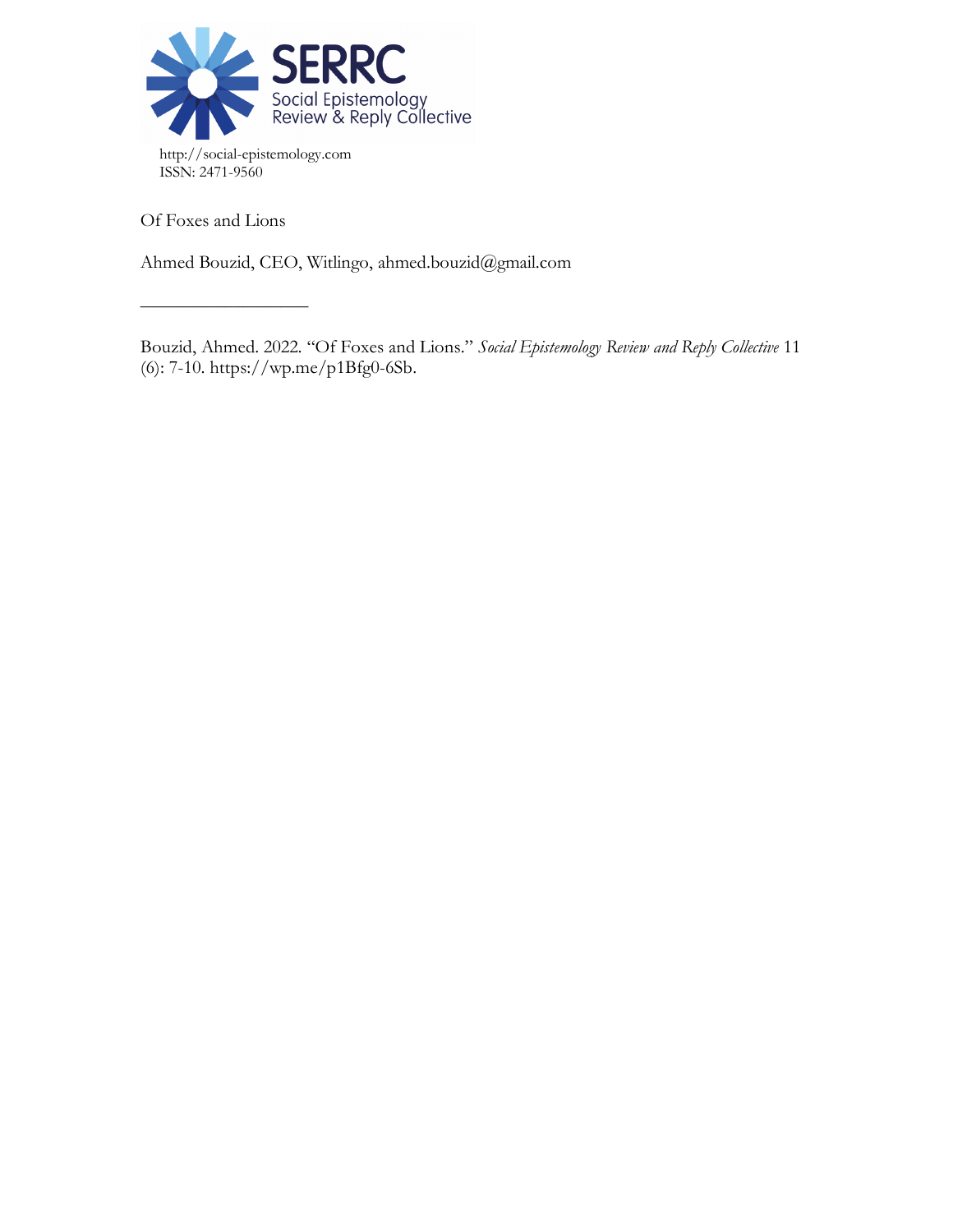

He probably does not know this (or perhaps he does), but Boris Johnson is held in many Muslim quarters around the world in very high regard. Every video featuring him that I have seen pop up on a Facebook page run by a virtual Muslim community focuses on one very specific thing about him: How he is completely free of the trappings of majesty. 'Compare this to our own so-called "leaders"' is the main refrain, often supplemented by a verse from the Qur'an or a line from the Prophet's Sayings—typed up in Arabic no less—extolling the virtues of Humility, Modesty and Justice.<sup>1</sup>

# **Walking Tall**

And so, here is Boris, when he was Mayor of London, riding his bike. He is dressed shabbily. No bodyguards. No one pays him much attention. He is not looking behind his back. Instead, looking down, he is clumsily locking his bike. Next is Boris awkwardly ambling about the isles of a convenience store—and not just any convenience store, but one run by Muslims! Next we see him standing in a queue to pay for the handful of things he just picked up, on his own, with his own hands, that he wishes to purchase and to pay for, with his own money, that he takes out of his own pocket, with his own hands. When it's Boris's turn, the clerk at the other side of the counter, a man who is not bowing or trembling, gives him a respectful smile, a nod of recognition, followed by a jovial "Hello!" And then, casually stuffing Boris's stuff in a plastic bag, he starts to banter with Boris—"Don't tell me you are on your bike today," to which Boris answers with a slurry, "I am," to which the clerk responds with by complaining about the traffic, to which Boris, now speaking as the Mayor, replies with: "it's going to be much better, don't your worry."

To the eyes of his many admiring Muslims, Boris Johnson is the closest thing that we have today to Omar redux.2 Omar—ʿUmar ibn al-Khaṭṭāb—the second of the original Four Rightly Guided Successors,<sup>3</sup> the man who intimately lives in the memory of every Sunni Muslim (with the Sh'ia, let's just say, it's complicated), practicing, deist, atheist, or fundamentalist, as a ruler who ruled so justly and so fairly that he was famous, as lore would have it, for indulging in long naps under trees, openly and without protection. Such was his impartiality that his nickname is "Al-Farooq"—the one separates—the one who is able to clearly distinguish between what is just and what is unjust. <sup>4</sup> Why is the West so much ahead of us Muslims? Why has God rewarded them, the infidels, with so much plenty, so much power, so much prosperity, so much Peace? The answer is obvious: because they, the West, the infidels, are guided by leaders who embody the key tenets that a just ruler must possess: Justice. Or at least such is the strong sentiment expressed by those who watch in utter awe the video of the shambling Boris. For, Himself Just and Impartial and Fair, God is not prejudiced: Yes, even the utterly godless Chinese, God will reward (at least here on earth)

 <sup>1</sup> Boris Johnson at MILAD Supermarket.

<sup>2</sup> "Umar."

<sup>3</sup> Rashidun (Caliphs).

<sup>4</sup> "The Justice of 'Umar (radhiAllahu 'anhu)."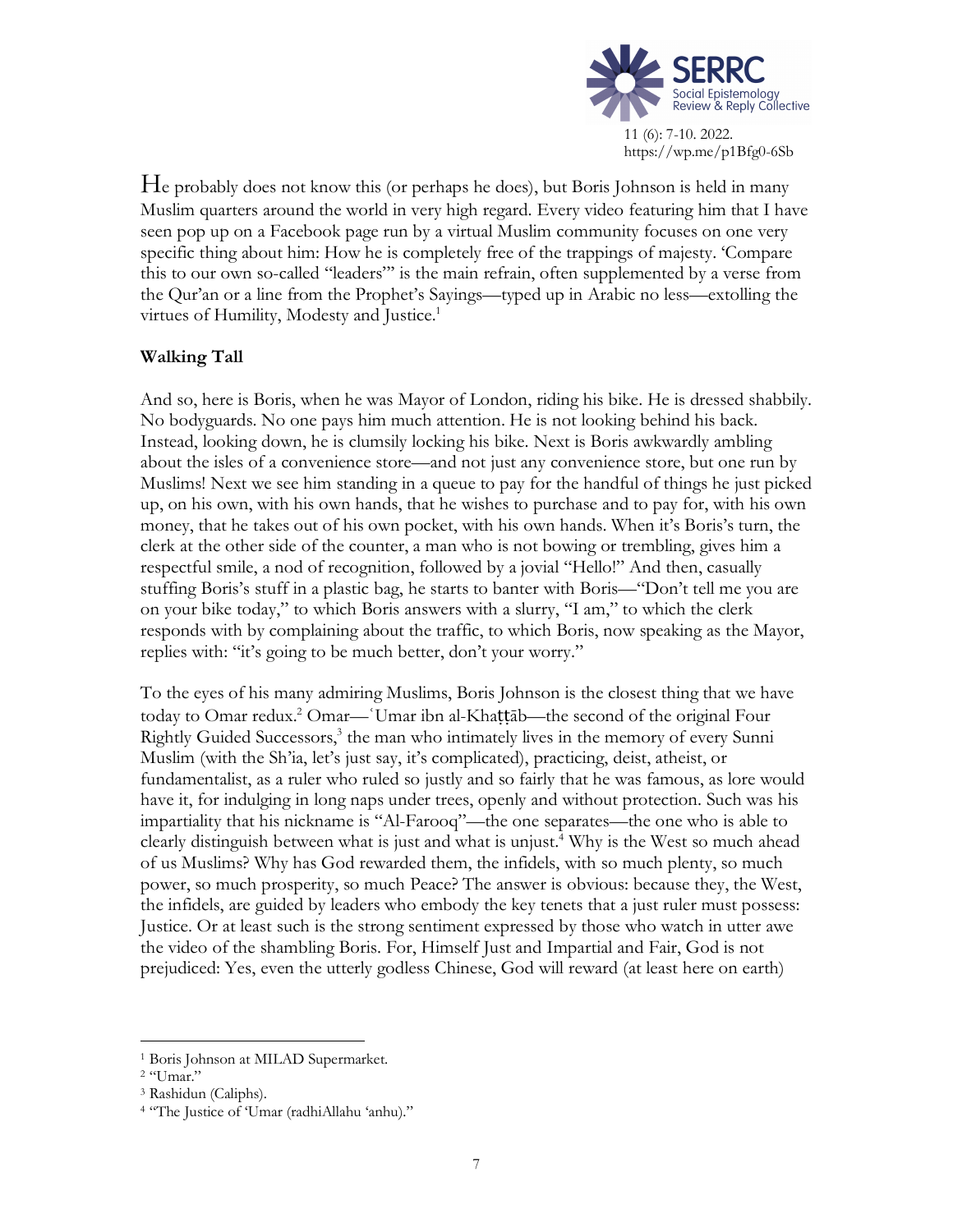### *A. Bouzid*

with all of the plenty that they deserve. Let them serve as an example.<sup>5</sup> For, did not the Prophet himself say: "One who lends effort to the widows and the poor is like … one who regularly prays at night and fasts during the day."6

Of the original Unholy Three Impostors —Putin, Trump, and Johnson—only Johnson remains standing today. And standing tall. Trump, while still fighting, is facing arrest, several trials, criminal and civil, and, at least theoretically, certain prison time. Unless, of course, the Republicans take Congress back in 2022 or he returns to the White House in 2024. The first prospect is almost certain while the second is not unlikely. But either way, Trump has already turned into a shadow of his former self and no matter what happens, his "Glory Days" are surely behind him. As for Putin, he too is still fighting, but his prospects are even dimmer.

So what happened? Why is Johnson still walking tall while the other two are staring at the abyss?

## **Johnson the Fox**

The answer to this one is also obvious: Boris Johnson understands exactly who he is and has remained laser focused on one thing—winning—while the other two, although they did certainly have a strong run at it, have forgotten who they are and how they have managed to go so far, and have taken their eyes off the ball. Or, putting it in Lafontainian terms and adopting Steve Fuller's favorite animals:<sup>7</sup> while Johnson the fox has been not only perfectly happy remaining a fox, but delights in being a fox, both Trump and Putin, also proven foxes with impressive track records of ransacking tidy coop houses, made the fatal mistake of deciding that they had had enough of being foxes and that they had succeeded enough to move "up the ladder" and become full-fledged lions.

Trump attempted to frontally usurp the electoral process and remain in power by clumsily grabbing the tools of the very swampy system he was supposed to drain and ham-handely went about pressing the wrong buttons and tugging at the wrong pulleys—calling state officials on the record to find him some votes so the he can close the gap, <sup>8</sup> blackmailing world leaders while the bureaucracy listened in, aghast.<sup>9</sup> In other words, he roared and foxes don't have the voice to roar. The other fox, Putin, who was methodically dismantling NATO in a manner that would have made Sun Tzu more than proud—quietly, efficiently, without firing a bullet, but by dividing houses and setting clan against clan—and speeding up the implosion of old, well entrenched democracies, again, quietly and efficiently—this fox too

 <sup>5</sup> Bouzid, Ahmed. 1996. "Science and Technology in the Discourse of Sayyid Qutb." *Social Epistemology*: 10 (3- 4): 289-304.

<sup>6</sup> *Sahih al-Bukhari,* Volume 7, Book 64, Number 265.

<sup>7</sup> O'Leary, Denyse. 2018. "Sociologist Steve Fuller: How ID Foxes Can Beat the Darwinian Lions." *Evolution News & Science Today.* July 11. https://evolutionnews.org/2018/07/sociologist-how-id-foxes-can-beat-thedarwinian-lions/.

<sup>8</sup> Amy, Jeff 2020. "Georgia Elections Chief Battles Fellow Republicans, Trump." *AP News.* November 17.

https://apnews.com/article/raffensperger-battles-fellow-gop-trump-a36b023d910814fa8c20d5e62d8ad645. <sup>9</sup> Nathans, Benjamin. 2022. "Bureaucrat's Honor." *The New York Review of Books.* April 21.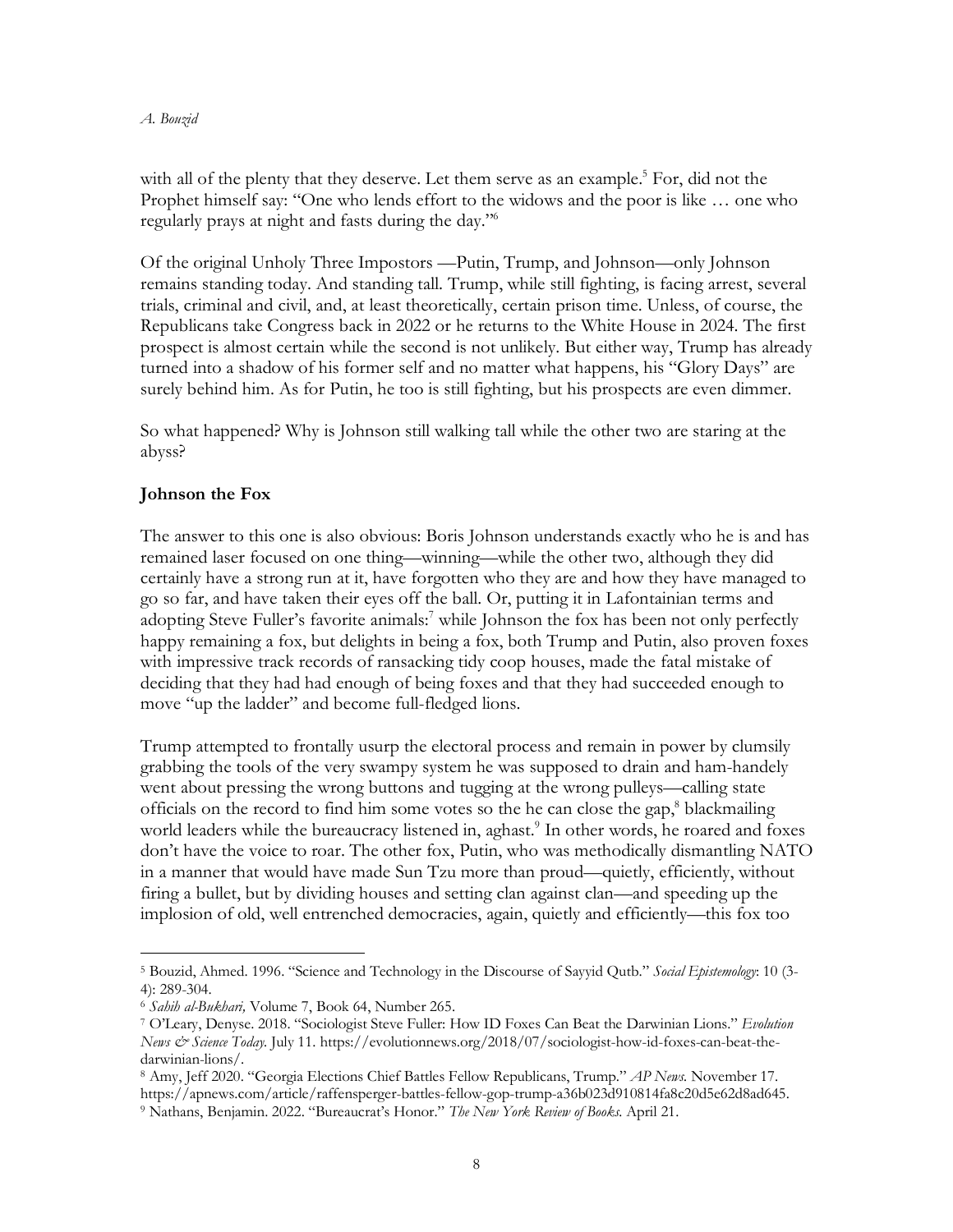

felt that he had had enough with being a quiet fox and decided that it was time that he was "taken seriously," that he was afforded the "respect" that he and his nation deserved, the he be called "A Lion!" and that he be allowed to walk among other lions as a lion. As Fiona Hill, of Impeachment-Part-One fame, put it in a 2015 Brookings Institute piece: "Putin wants respect for Russia, not external obligations. He wants respect in the old-fashioned, hard-power sense of the word."<sup>10</sup> And so, he invaded Ukraine, unilaterally, frontally, shamelessly, illegally, the way the United States invaded Afghanistan in 2001 and Iraq in 2003, unilaterally, frontally, shamelessly, illegally. But lions know how to commit unilateral, frontal, shameless crimes. They have the power to do it—"a whole toolkit," as policy mongers like to put it—and a long track record of practice, and so they know what they are doing. Foxes don't.

# **The Ways of the Fox**

A recently published propaganda video posted by the twitter account of "Defense of Ukraine,"11 a "Ukraine government organization" (as per its own Twitter self-description) showing Boris Johnson walking about the streets of Kiev with Ukraine's president, Volodymyr Zelenskyy, captures well the Fox vs. Lion game that Boris Johnson continues to play very well. On his part, Zelenskyy, a cub in training, but a cub who, given his thespian origins, also understands the ways of the fox much better than the aging lions of Western Europe, is fighting for his nation's survival. Or, at least this is what we are told by him, ceaselessly, and, like a good Product Marketer, using the same language every single time he says it: "This is not just Russia's invasion of Ukraine. This is the beginning of a war against Europe, against European structures, against democracy, against basic human rights, against a global order of law, rules and peaceful coexistence."<sup>12</sup> But more than that, like the good, hard working Digital Marketer that he has turned out to be, he always ends his pitch with the same, crisp, clear CTA (call to action): "We thank [INSERT COUNTRY NAME HERE] for the help you have provided, but in order to survive from the war with Russia we need more help."<sup>13</sup>

The tweet of the video in question reads: "At a handshake distance. @BorisJohnson and @ZelenskyyUa walked through the center of Kyiv and talked to ordinary Kyivans. This is what democracy looks like. This is what courage looks like. This is what true friendship between peoples and between nations looks like."

And indeed, the video shows the two leaders side by side, at "a handshake distance," walking the deserted (but very clean) streets of Kiev, surrounded by a handful of armed soldiers,

 <sup>10</sup> Hill, Fiona 2015. "This is What Putin Really Wants." *Brookings.* February 24. https://www.brookings.edu/ opinions/this-is-what-putin-really-wants/

<sup>11</sup> https://twitter.com/DefenceU/status/1512867082932793347.

<sup>12</sup> Collinson, Stephen. 2022. "How Zelensky Changed the West's Response to Russia." *CNN*. February 28. https://www.cnn.com/2022/02/28/politics/zelensky-us-response-to-russia/index.html.

<sup>13</sup> Yoon, Dasl. 2022. "Zelensky Requests Weapons from South Korea" *The Wall Street Journal*. April 11. https://www.wsj.com/livecoverage/russia-ukraine-latest-news-2022-04-11/card/zelensky-requests-weaponsfrom-south-korea-n80kSErcIdnbbZNC6eg9.